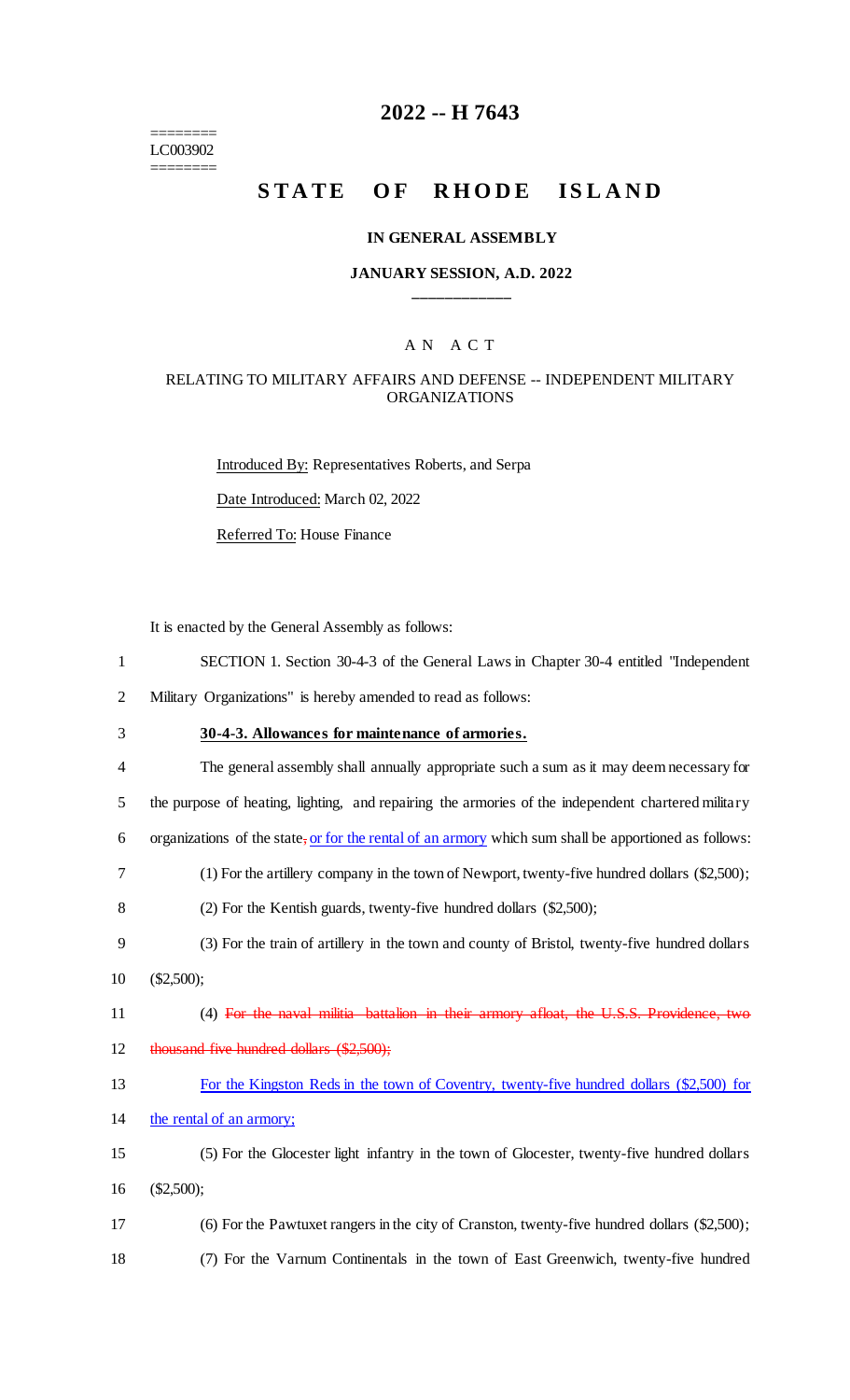# 1 dollars (\$2,500); and

- 2 (8) For the Federal Blues in the town of Warren, twenty-five hundred dollars (\$2,500).
- 3 SECTION 2. This act shall take effect upon passage.

#### LC003902  $=$

 $=$